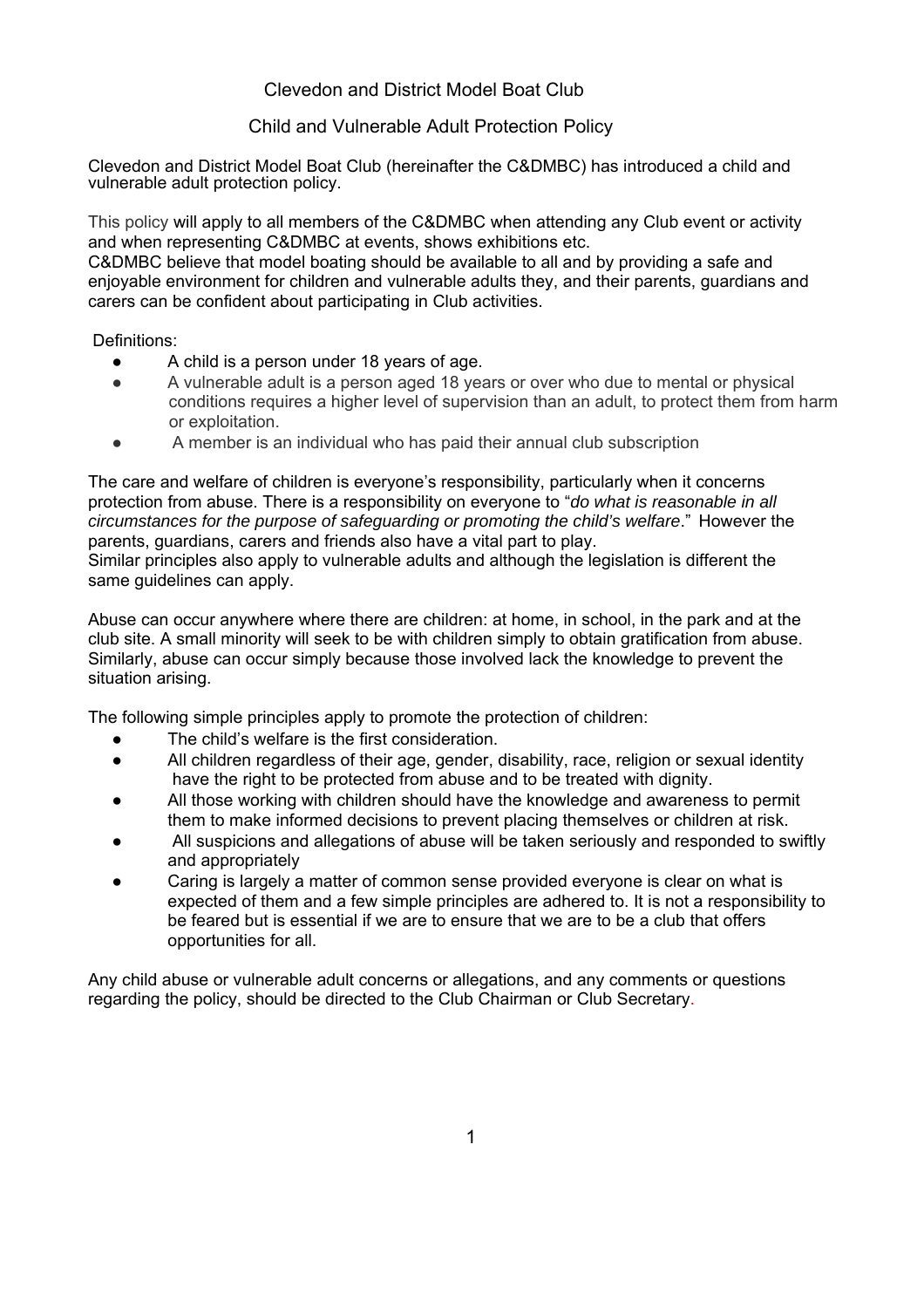Policy guidelines;

All members are required to respect the rights and dignity of children and vulnerable adults and to promote their welfare.

- *Parents, guardians or carers will be expected to always accompany their children or vulnerable adults on club events or activities; they will be responsible for their protection*  and their behaviour. It is therefore not expected that children or vulnerable adults will *attend club activities on their own*.
- No member is to be expected to assume responsibility for a child or a vulnerable adult unless he/she has been specifically requested to do so by the parent, guardian or carer.
- Notwithstanding the requirements of the previous paragraph, should a member discover a child or vulnerable adult that is unsupervised then he/she must assume responsibility for that person's safety in the first instance. The situation should then be rectified as soon as possible by seeking out the parent, guardian, carer. Any instance of such an occurrence is to be reported to the club committee as soon as possible and a record made of the occurrence.
- Members should not be alone with children or vulnerable adults and a minimum of two adults need to be present at events or activities involving children and vulnerable adults.
- All members have a statutory duty of care towards all other club members regardless of age, disability, race, religion, gender or sexual identity
- No child or vulnerable adult shall undertake any activity which might place him or her at risk.
- Children and vulnerable adults must be supervised at all times
- Whilst supervising children or vulnerable adults, members should avoid placing themselves in a position that could be open to misinterpretation or question in accordance with this policy. Remember, the policy is there to protect you as well as children and vulnerable adults.
- Should any member, parent, guardian, carer or the person themselves have concerns about the welfare of children or vulnerable adults then he or she is to contact either the clubs chairman or secretary,
- Any allegations or concerns will be investigated, and if necessary pursued, by the above in accordance with the Child Protection Policy Guidelines, which will be available for viewing via a link on the Club website www.clevedonanddistrictmodelboatclub.co.uk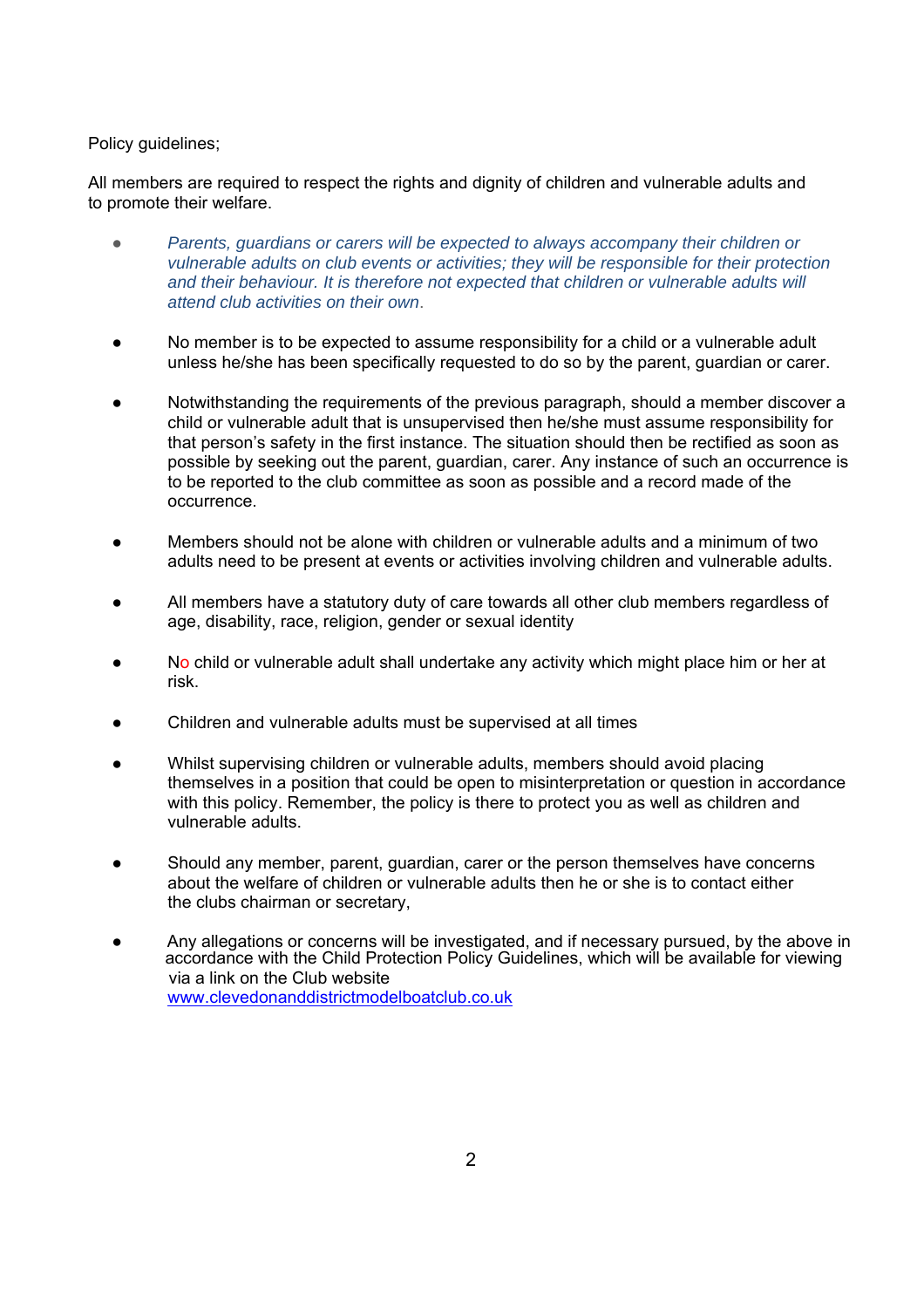- Parents, guardians and carers need to be aware that whilst this Club has a moral and statutory duty to take all reasonable steps to ensure the general welfare and protection of children and vulnerable adults, in particular during the actual act of operating model boats and associated tasks, the Club will not undertake the all encompassing responsibilities of those acting in the role of guardians or carers.
- The Club is committed to following the relevant governing body guidelines on the protection of children and vulnerable adults.
- The purpose of this policy is to safeguard the welfare of children attending the Club by protecting them from physical, sexual and emotional harm.
- This policy will be reviewed and updated from time to time in line with experience, best practice and statutory obligations with regard to child and vulnerable adult protection.
- This policy is dated 21 October 2018 and will be reviewed in 12 months time,

The Policy was reviewed on the 15 October 2019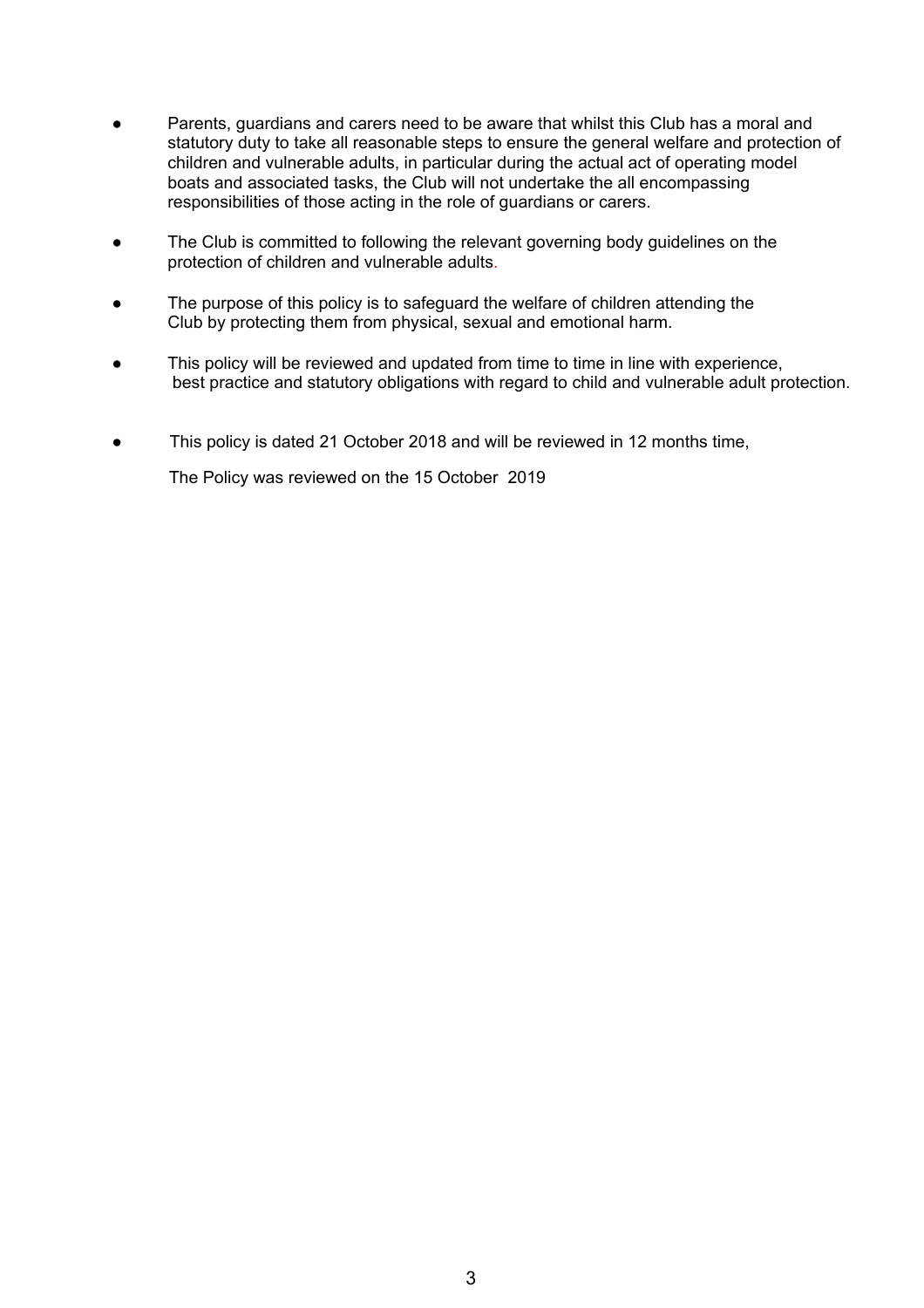Appendix A

### GOOD PRACTICE WHICH CAN HELP TO PREVENT CHILD ABUSE

Club Policy: E nsure that your Club has a policy for the promotion of welfare of children.

E nsure that, as far as is possible, those working with children are suitable to do so.

E nsure that parents, carers and club members know how to voice their concerns.

E nsure that children know how to voice their concerns.

Volunteer Policy: Do not spend excessive amounts of time alone with children.

Do not take children alone on car journeys.

Do not take children alone to your home.

Do not engage in horseplay or sexually provocative games.

Do not permit inappropriate touching.

Do not permit the use of inappropriate language or sexual comments.

Do not ignore any allegations that a child makes.

Do not do things of a personal nature that a child can do for themselves.

If, for any reason, you have absolutely no choice and cannot comply with the above good practice, then always inform the parent or carer of the child, and a committee member of the club, citing the reasons why you were unable to comply and make a record of it.

Physical Handling: The requirements to touch children or vulnerable adults in a manner that may give rise to alleged abuse are extremely rare in model boating. At the most, it may be necessary to place a hand on the shoulder or arm to reposition someone at the water's edge. Touching should not be necessary in other model boating activity, such as in workshops or presentations and is, therefore, to be avoided.

In all cases where physical contact is predetermined by the activity, it is recommended that these procedures are discussed with the child or vulnerable adult and their parent or carer to ensure that all are aware of the reasons behind the physical contact and that there is no misunderstanding. The parent or carer should give their written consent for any form of physical contact which should include the type/limits of contact. Care should always be taken to avoid inappropriate touching.

It may also be necessary to reasonably physically restrain a child or vulnerable adult to prevent him/her placing themselves in a hazardous situation. In a high risk safety situation, priority must be given to the safety of the child or vulnerable adult before the protocols of handling. However, care should always be taken to avoid inappropriate touching whenever possible.

#### DEALING WITH ALLEGED ABUSE

Abuse can take place in a variety of settings: within the family, by other children, by other members of the community and within sports and social groups, or clubs.

The first thing to remember is that you are not in a position to determine if abuse has tak en place but that it is your responsibility to do something about it if you have concerns. However, taking action of this kind is never easy; it takes courage, but you may be protecting a life by doing so. W hilst it may be possible to talk to the parents, guardians or carers, be aware that this could place the child at a greater risk in certain circumstances.

Action to be Taken if Suspected Abuse is Being Committed by a Person Outside of Model Boating: that is by the parents or guardians, other children or someone else in the community outside of the of the club environment.

If you are working within your club, then you should inform your Club Officers who should refer the matter to the Police or Social Services.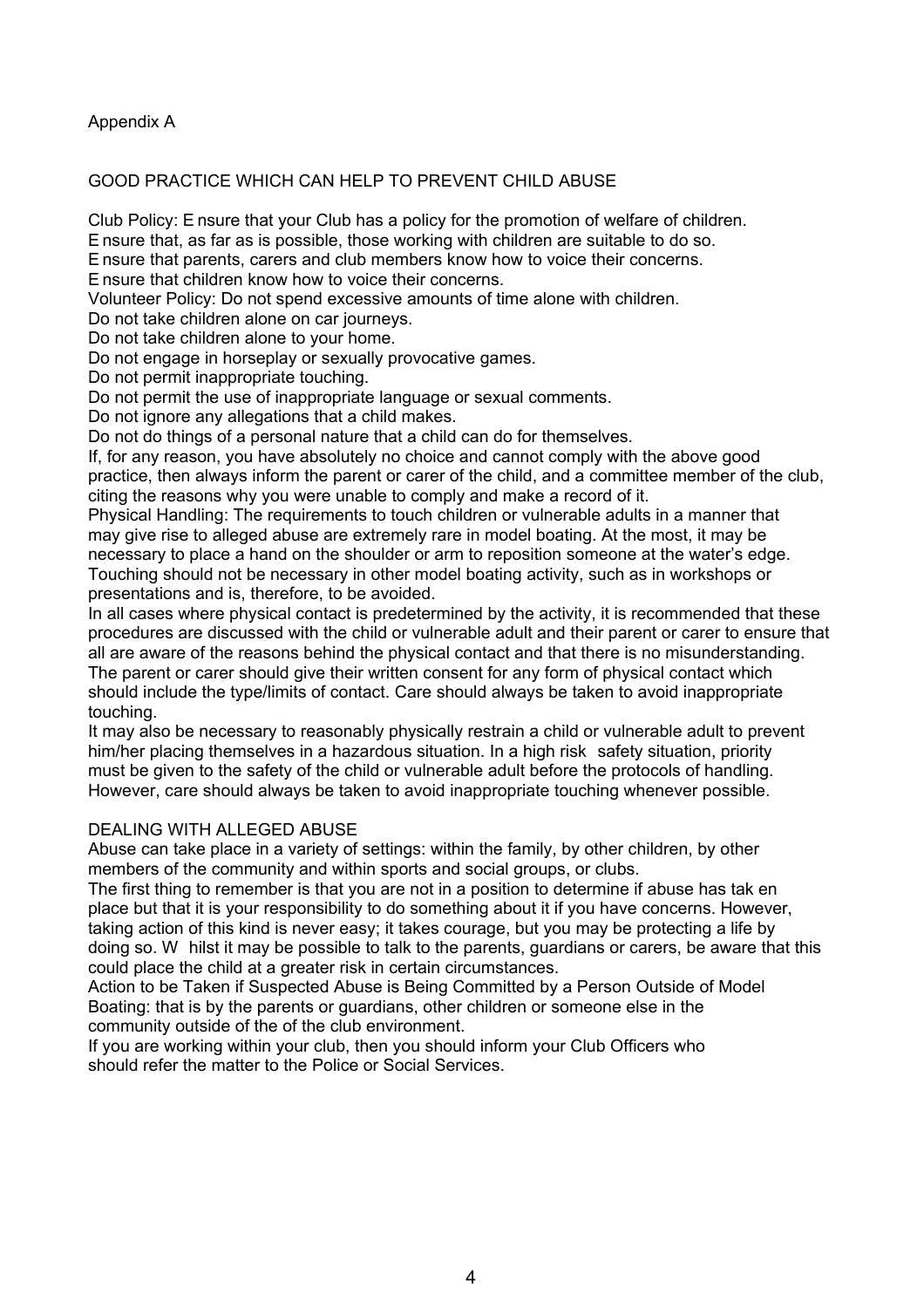## Appendix B

# BULLYING

The Club will instigate the same reporting procedures for bullying as it does for allegations of poor practice and abuse.

Action to Help the Victim and Prevent Bullying:

- Take all signs of bullying very seriously.
- Encourage all children to speak and share their concerns. Help the victim to speak out and tell the person in charge or someone in authority. Create an open environment.
- Investigate all allegations and take action to ensure the victim is safe. Speak with the victim and the bully/bullies separately.
- Reassure the victim that you can be trusted and will help them, although you cannot promise to not tell anyone else.
- Keep records of what is said (what happened, by whom, when).
- Report any concerns to the person in charge at the club or (wherever the bullying is occurring).

Action Towards the Bully/Bullies:

The person in charge should:

- talk with the bully/bullies, explain the situation, try to get the bully/bullies to understand the consequences of their behaviour; seek an apology to the victim
- inform the bully's parents
- insist on the return of borrowed items and that the bully/bullies compensate the victim
- impose sanctions as necessary
- encourage and support the bully/bullies to change behaviour
- hold meetings with the families to report on progress
- inform everyone of action taken
- keep a written record of action taken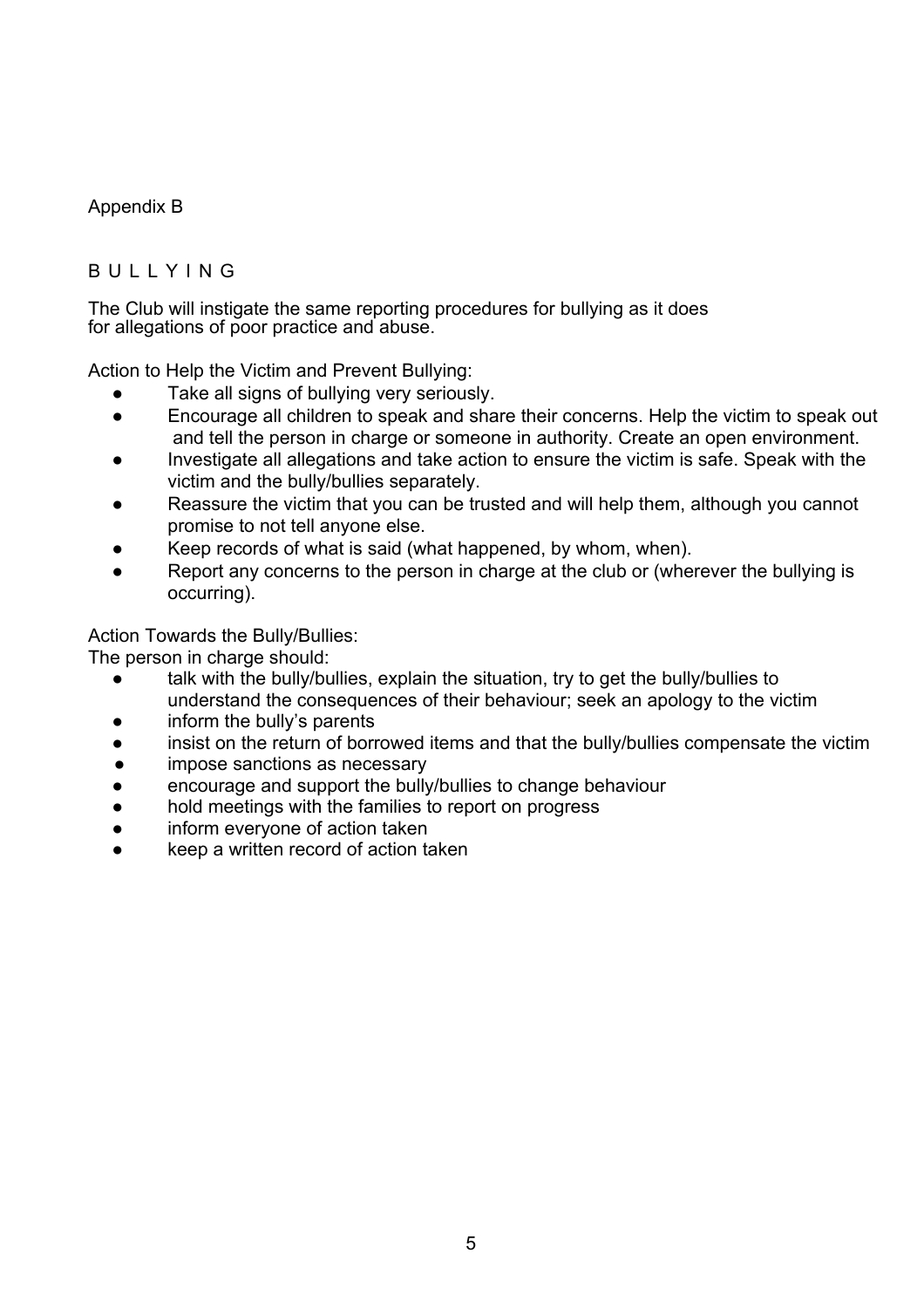### Appendix C

### USE OF PHOTOGRAPHIC / FILMING EQUIPMENT AT YOUTH ACTIVITIES OR EVENTS

There is evidence that some people have used youth activities such as sporting events as an opportunity to take inappropriate photographs or film footage of children, young people and vulnerable adults. All groups should be vigilant and any concerns should be reported to the clubs officers

Informed consent forms should be sought for children and young people under 18 years old or vulnerable adults, with regard to any material which could be used to identify them individually.

If you are concerned about any photography taking place at an event, contact the promoter or event organiser and discuss it with them. If appropriate, the person about whom there are concerns should be asked to leave and the club officers should be informed.

The Club cannot accept any responsibility for photographs taken by cameras mounted on drones. The increasing number of drones cannot be appropriately policed by Club Members or Officials.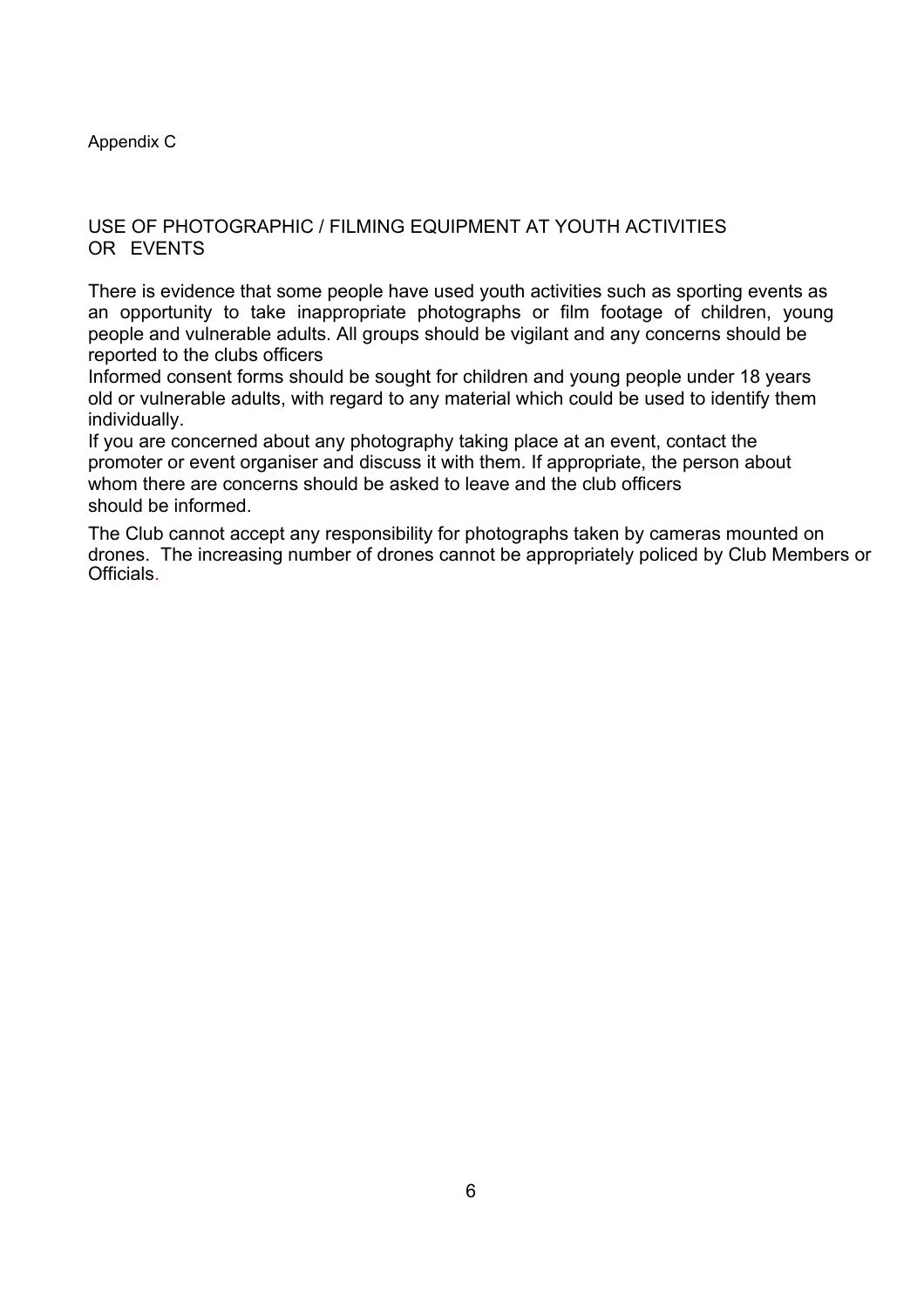## Appendix D

### GUIDE FOR PARENTS, GUADIANS AND CARERS OF CHILDREN AND VULNERABLE ADULTS

Before entrusting your child or charge to his or her club you should check that:

- The club has a published policy to promote the care and welfare of children and vulnerable adults with which you are content.
- There are procedures in place should you wish to voice concerns.
- There are suitable procedures for dealing with the intimate care of children and vulnerable adults, such as going to the toilet.
- That the club encourages the involvement of parents, guardians and carers.
- Should physical contact be deemed appropriate for any reason, such as for instructional have given your consent in writing detailing the limits and type of contact to which you agree.
- Should your child or the vulnerable person for whom you care has any medical or special need that you inform the club in writing.
- Should the Club wish to use a photograph of your child that you provide your written consent.
- Do encourage your child or charge to talk about their training and the club enviroment and ensure that they know how to express themselves if they are unhappy about any aspect of their care. If you have any doubts, contact the nominated club representative or contact any of the help lines in appendix E.